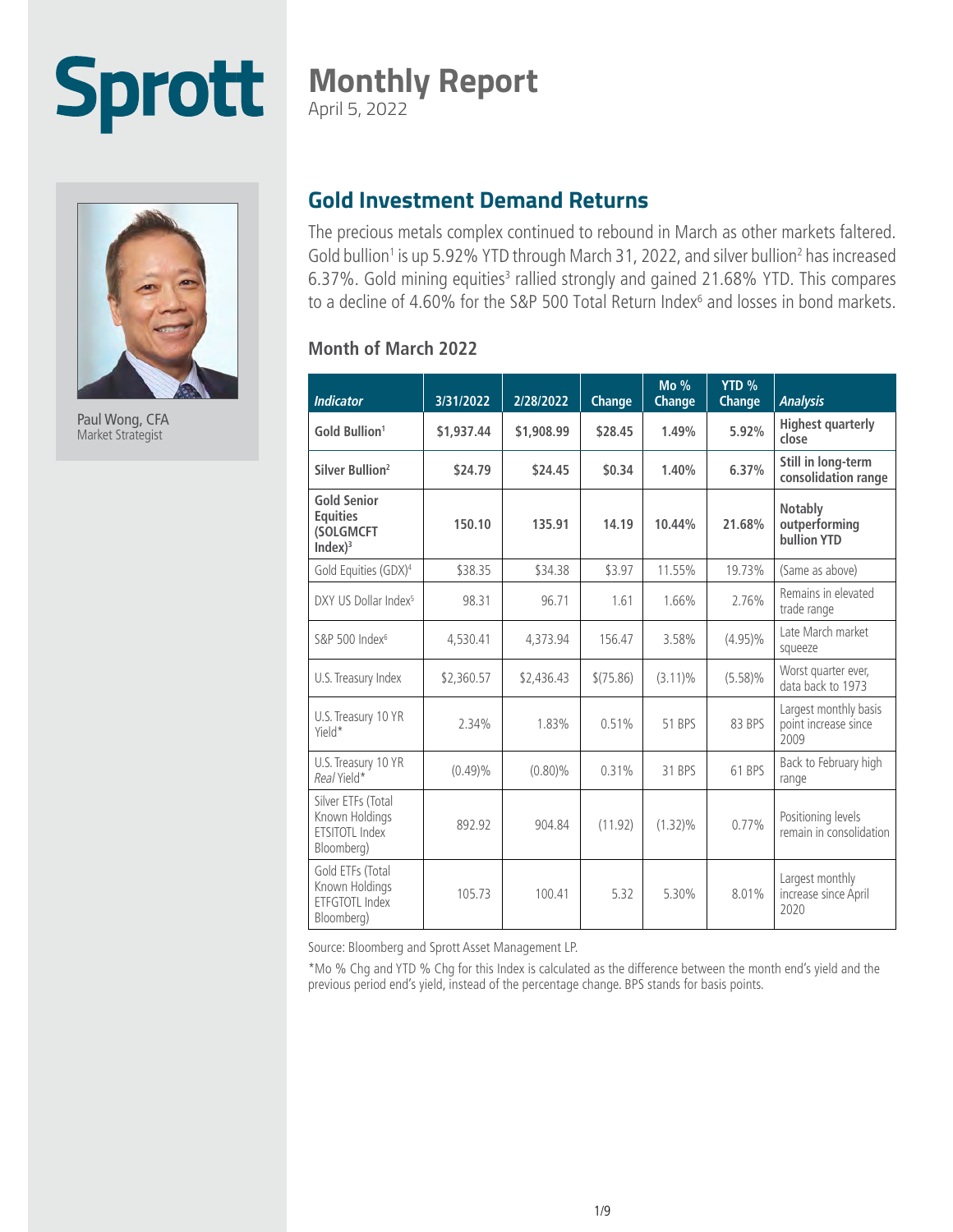April 5, 2022

### **March Recap**

Spot gold rose by \$28.45, or 1.49%, to close March at \$1,937.44. Earlier in the month, gold's safe haven status helped it to peak at \$2,070.44 on March 8, very close to its all-time intraday high of \$2,075 (August 7, 2020; Figure 1). March proved to be an extremely volatile month for all asset classes, driven by the Russia-Ukraine War and increasingly hawkish Fed expectations. The War started on February 24, and market volatility peaked around March 8 as collateral funding stress from the extreme swings in commodity prices triggered margin calls across various commodities,

"Not only are gold mining equities still undervalued relative to the broader equities market, we believe their valuation outlook will improve even further."

especially crude oil, exemplified by the price of Brent crude oil touching \$139 per barrel. The surge in commodity prices put the stagflation narrative into overdrive, weighing on bond and equity prices. For the quarter, gold posted its all-time highest quarterly close. By contrast, the U.S. Treasury Index returned its worst quarter ever (losing 5.58%) since the data series began in 1973, and the S&P 500 Index had its first negative quarterly return since Q1 of 2020. Silver continued to track gold's positive price movements year-to-date, while gold mining equities have soared since the end of January, playing catch up with the price advance in gold bullion.



### **Figure 1. Gold Bullion: Testing and Consolidating Just Shy of All-Time Highs** (2017-2022)

Source: Bloomberg and Sprott Asset Management LP. Data as of 4/01/2022. Included for illustrative purposes only. You cannot invest directly in an index. Past performance is no guarantee of future results.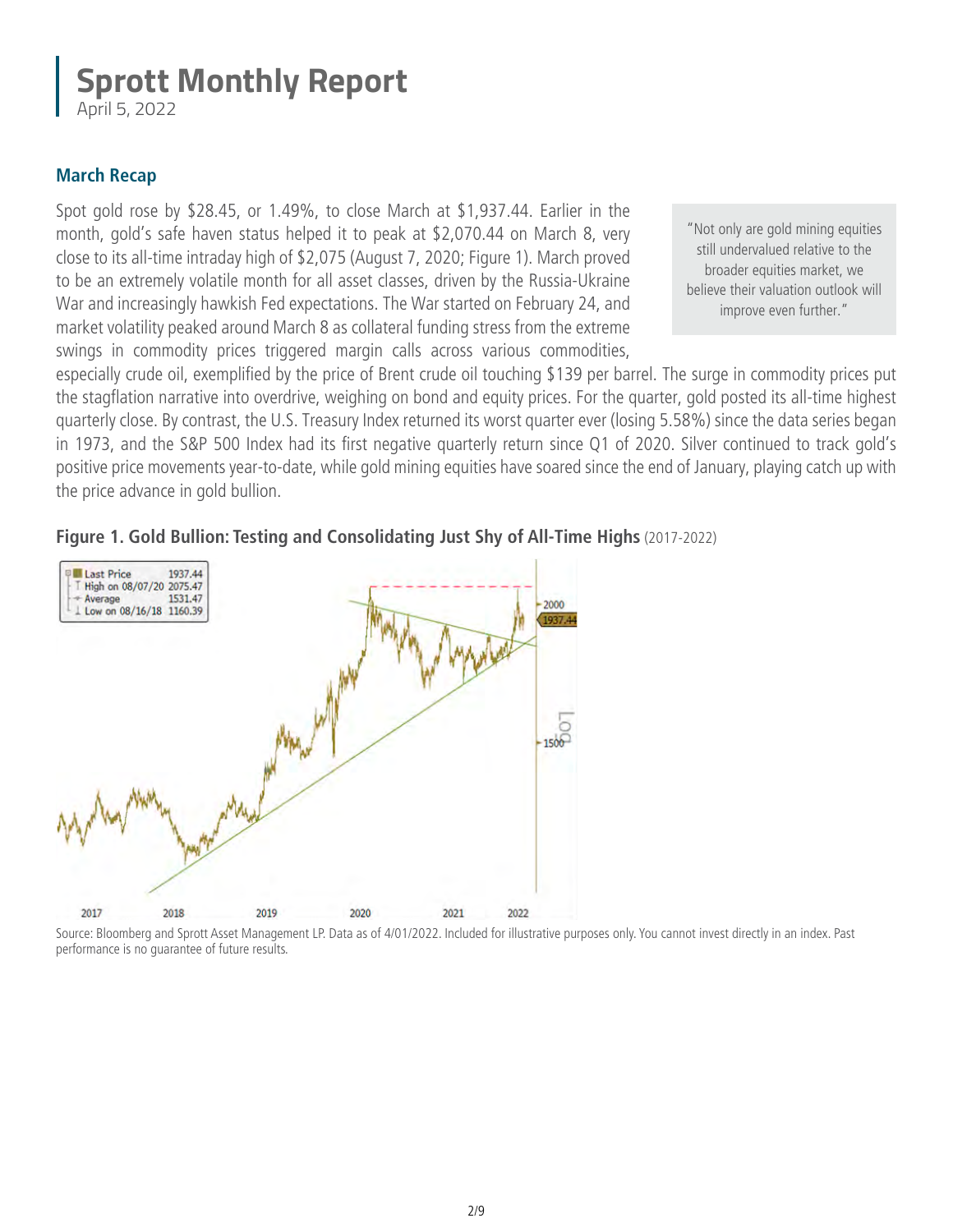April 5, 2022

#### **Investment Demand for Gold Resumes**

Gold positioning from investors is returning to the levels last seen during the peak in 2020. Figure 2 is our proxy for gold investment demand and is calculated by combining the total of CFTC net non-commercial gold contracts, managed futures contracts and known gold held in ETFs, expressed in millions of ounces. There are two points worth highlighting. First, the fear of central bank rate hikes peaked by Q1 2021, with investment demand dropping by ~32 million ounces or 20% from peak to trough. Though positioning remained choppy mainly due to CTA (commodity trading advisor) action, overall positioning had begun to recover well before the Russia-Ukraine conflict for reasons we have been highlighting for over a year now.

The other point is to compare the investment selling seen in 2018. The 2018 drawdown was over 55% or nearly 70 million ounces, an extreme overshoot driven mainly by short-selling, hoping for a replay of the 2013 Taper Tantrum. From the 2018 lows, gold investment then soared more than 95 million ounces into late 2019 (even before the COVID-19 peak). The market reacted by pricing in little hope that the Fed would be able to normalize interest rates and its balance sheet. Today, we see a similar situation developing, which we cover in the sections below. Short-term, safe haven flows have taken gold positioning back to its highs. While we continue to see these haven flows holding, other positive drivers are also now coming into play.

### **Figure 2. Gold Investment Demand is Rising** (2017-2022)

Measured by CFTC Net Non-Commercial Gold Contracts, Managed Futures Contracts and Known Gold Held in ETFs (Millions of Ounces)



Source: Bloomberg and Sprott Asset Management LP. Data as of 4/01/2022. Included for illustrative purposes only. You cannot invest directly in an index. Past performance is no guarantee of future results.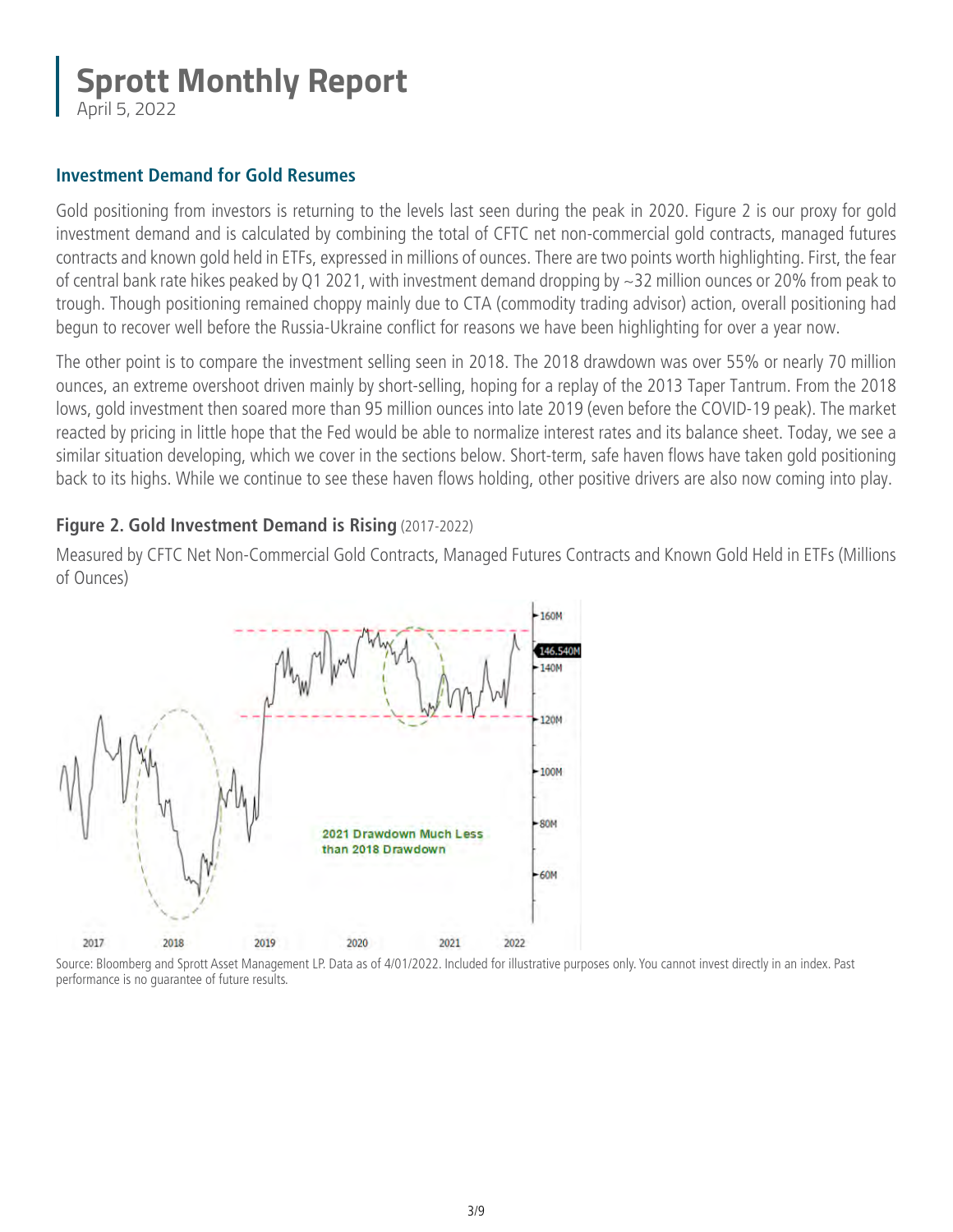April 5, 2022

### **Gold Mining Equities are Bouncing Back**

Gold mining equities had a solid first quarter returning 19.73% (as measured by GDX). Figure 3 highlights the GDX chart breaking out of a descending wedge and a double-bottom setup. A descending wedge pattern is a consolidation pattern that typically resolves higher with a sharp rise, such as the case here. Our [2022 Top 10 to Watch List h](https://sprott.com/insights/sprott-monthly-report-2022-top-10-watch-list/)ighlighted the extreme relative valuation gap between the Gold Mining Equities Index (GDM) and the S&P 500 Index. The relative EV/EBITDA ratio expressed as a percentile going back 16-years showed the Gold Miners trading at the 6%-tile at year-end 2021. With the Gold Miners advancing and the S&P 500 falling, the relative EV/EBITDA has only increased to the 17%-tile at quarter-end, March 31, 2022.



**Figure 3. Gold Mining Equities Testing Key Resistance** (2018-2022)

# **A Tale of Two Gold Bullion Price Outlooks**

Not only are gold equities still undervalued relative to the broader equities market, we believe the valuation outlook will improve further for gold mining stocks. There are two familiar sources for the outlook for future gold price expectations: 1) the gold futures market and 2) the street consensus price deck forecast used for modeling gold equities. Figure 4 highlights the discrepancy between the futures market outlook (real money) and the consensus price deck (modeling purposes). From our experience, consensus price decks are almost always in steep backwardation (frontend prices are higher than backend), while the gold futures are almost always in contango (backend prices are higher than frontend). In fact, since 2000, using monthly data, the gold futures curve has traded in backwardation only 3% of the time (8 months out of 268), with an average price spread of only \$11/ounce. Figure 4 shows that the consensus price deck is \$300/ounce lower than the futures price for Q1 2023. We believe the consensus gold price decks will be marked to market reality higher as 2022 progresses. With it, positive EPS (earnings per share) revision momentum for gold equities will outpace the S&P 500, which currently has EPS revisions rolling over.

Source: Bloomberg and Sprott Asset Management LP. Data as of 4/01/2022. Included for illustrative purposes only. You cannot invest directly in an index. Past performance is no guarantee of future results.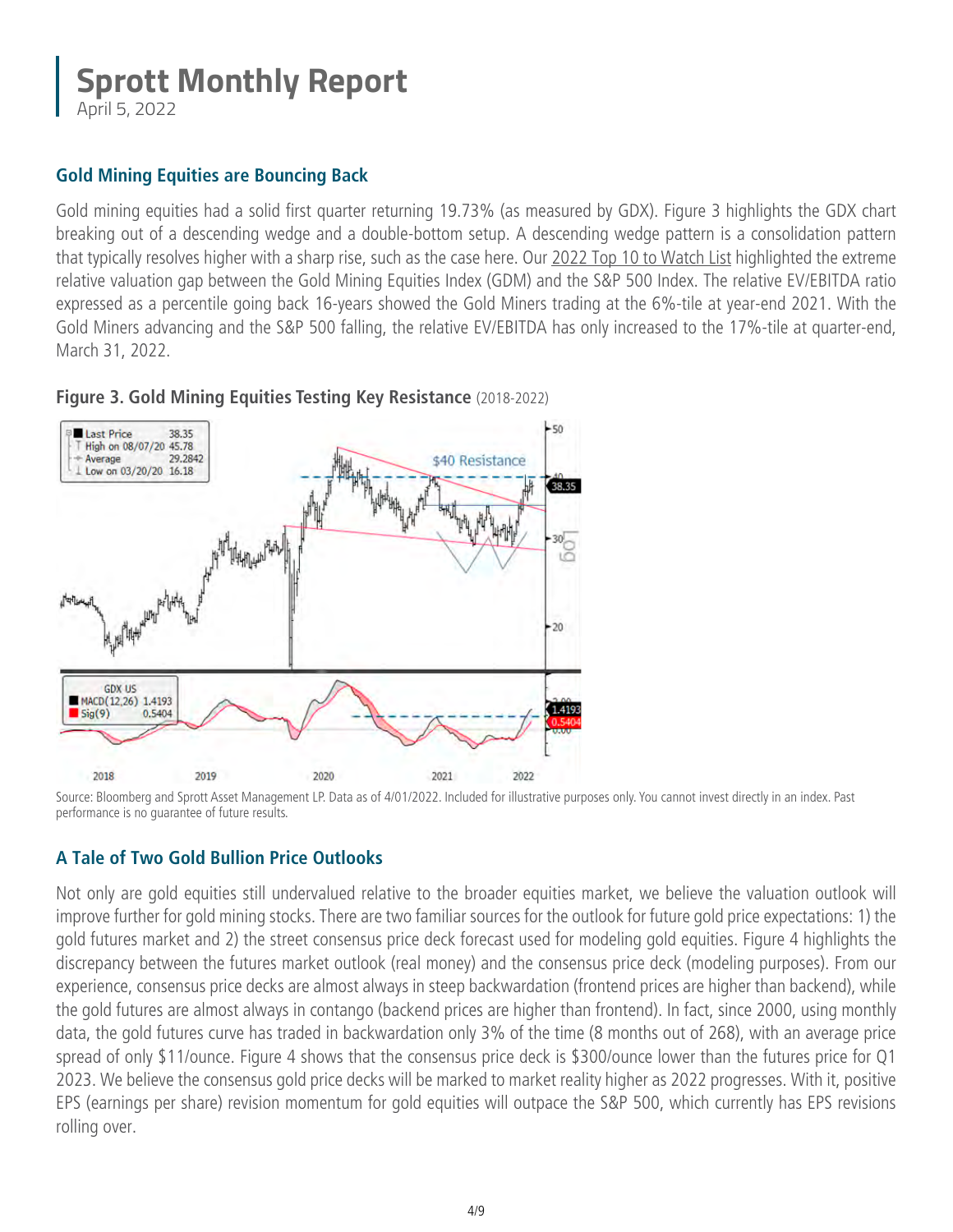April 5, 2022

#### **Figure 4. Gold Futures Curve and Consensus Price Forecast**



Source: Bloomberg and Sprott Asset Management LP. Data as of 4/01/2022. Included for illustrative purposes only. You cannot invest directly in an index. Past performance is no guarantee of future results.

#### **Yield Curves Are Inverting, Signaling Recession Ahead**

Historically, recessions have followed every U.S. 2s/10s Treasury yield curve inversion, but the timing varies from six months to a year and a half, with the average around 14 months. The immediate reaction of risk assets when the curves invert also varies but has reflected recession risk as time progressed. Of late, the Fed has been messaging a broader definition of what constitutes a soft landing in order to temper expectations. Aside from 1994, the track record of the Fed achieving a soft landing has not been good. Currently, the various yield curves are all in the process of inverting (see Figure 5).

#### **Figure 5. Yield Curves Have Begun to Invert** (2020-2022)



Source: Bloomberg and Sprott Asset Management LP. Data as of 4/01/2022. Included for illustrative purposes only. You cannot invest directly in an index. Past performance is no guarantee of future results.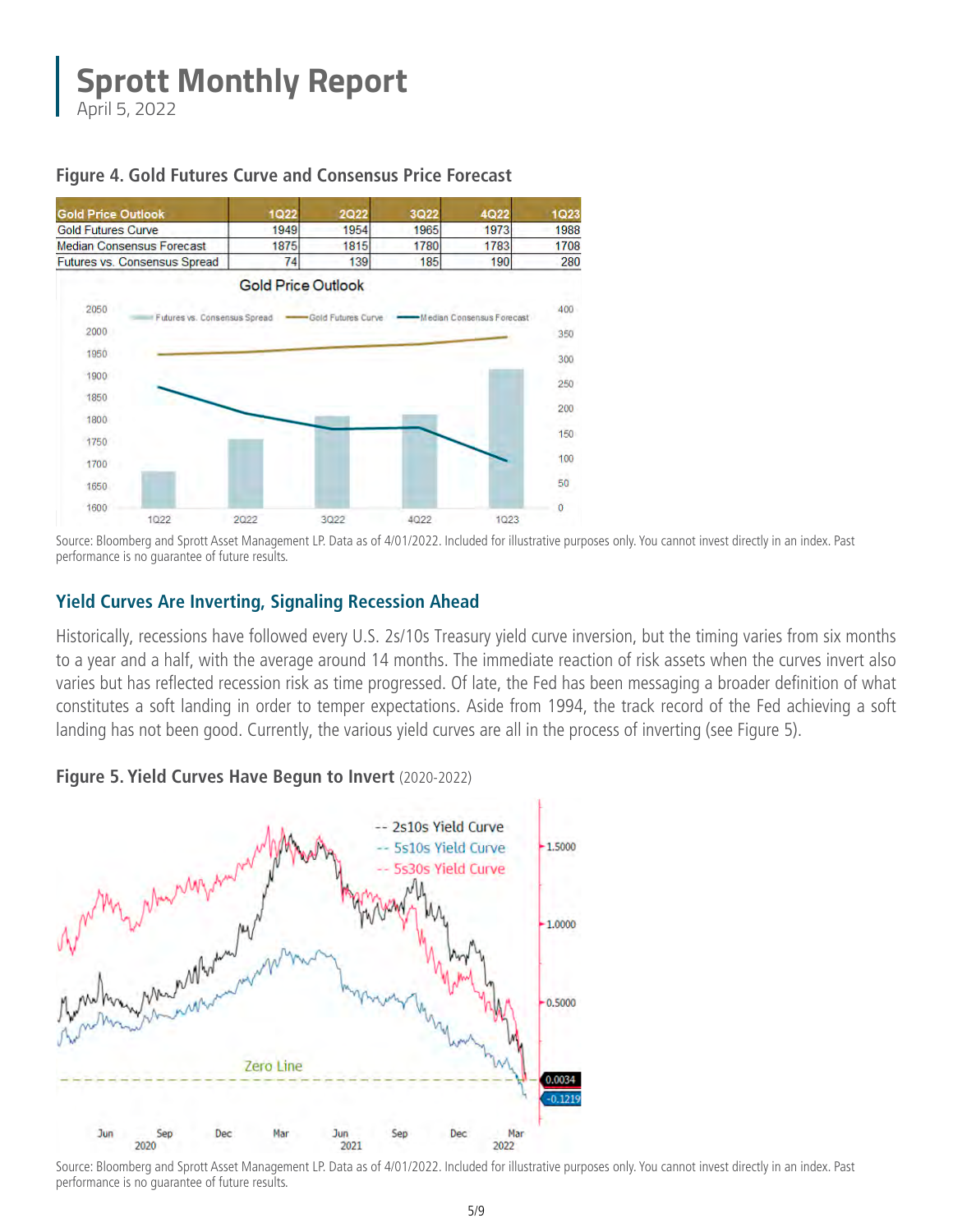April 5, 2022

A recession is becoming near inevitable, as the forces appear overwhelming. Inflation is running at generational levels fueled by once-in-a-lifetime secular events. The across-the-board spike in commodity prices resulting from the Russia-Ukraine War is at levels that can only be brought down through demand destruction. This sudden increase in stagflation risk only adds to the monetary policy complexity. COVID-related stimuli have all expired while wage growth is lagging well behind the rising consumer price index (CPI). The Fed is not only tightening into an economic slowdown, it needs to front-load its hiking cycle given that it is so desperately behind the curve. If the Fed is not able to hike interest rates to reach restrictive levels to stop inflation before triggering a recession, it may be forced to stop or cut rates even given the generational high inflation. To help visualize this point, Figure 6 is the inflation-adjusted real shadow rate or the Federal Funds rate minus the year-over-year CPI change, which is at its most negative reading ever. This highlights how far the Fed is behind the curve currently and how potentially trapped has become. If the Fed hikes rates eight more times as expected and inflation stays at current levels, the shadow rate will only rise to about -5%, a historically low level.



**Figure 6. Inflation-Adjusted Real Shadow Rate: Most Negative Ever** (1975-2022)

Source: Bloomberg and Sprott Asset Management LP. Data as of 4/01/2022. Included for illustrative purposes only. You cannot invest directly in an index. Past performance is no guarantee of future results.

# **Fed Policy Mistakes and Reversal**

While the market is signaling eight rate hikes for 2022, the Eurodollar futures spread (EDZ3-EDZ4 Index) is already pricing in rate cuts for 2024 (Figure 7). The market is pricing in Fed tightening into a recession with an aggressive but truncated tightening cycle. The EDZ3-EDZ4 Index chart also signals that the Fed will not be able to raise interest rates much beyond the neutral (currently ~2%) for any length of time without causing a recession. The U.S. Treasury 2s/10s yield curve closed at 3.4 basis points while various parts of the curve (3s/5s, 7s/10s, 3s/10s, 5s/30s, etc.) are already, or nearly, inverted. If further market stress/crisis events occur, Fed pivot expectations will accelerate and be pulled forward by the market, much like what happened in 2018 (The Powell Pivot). We believe that the next significant leg higher in gold will occur when that happens.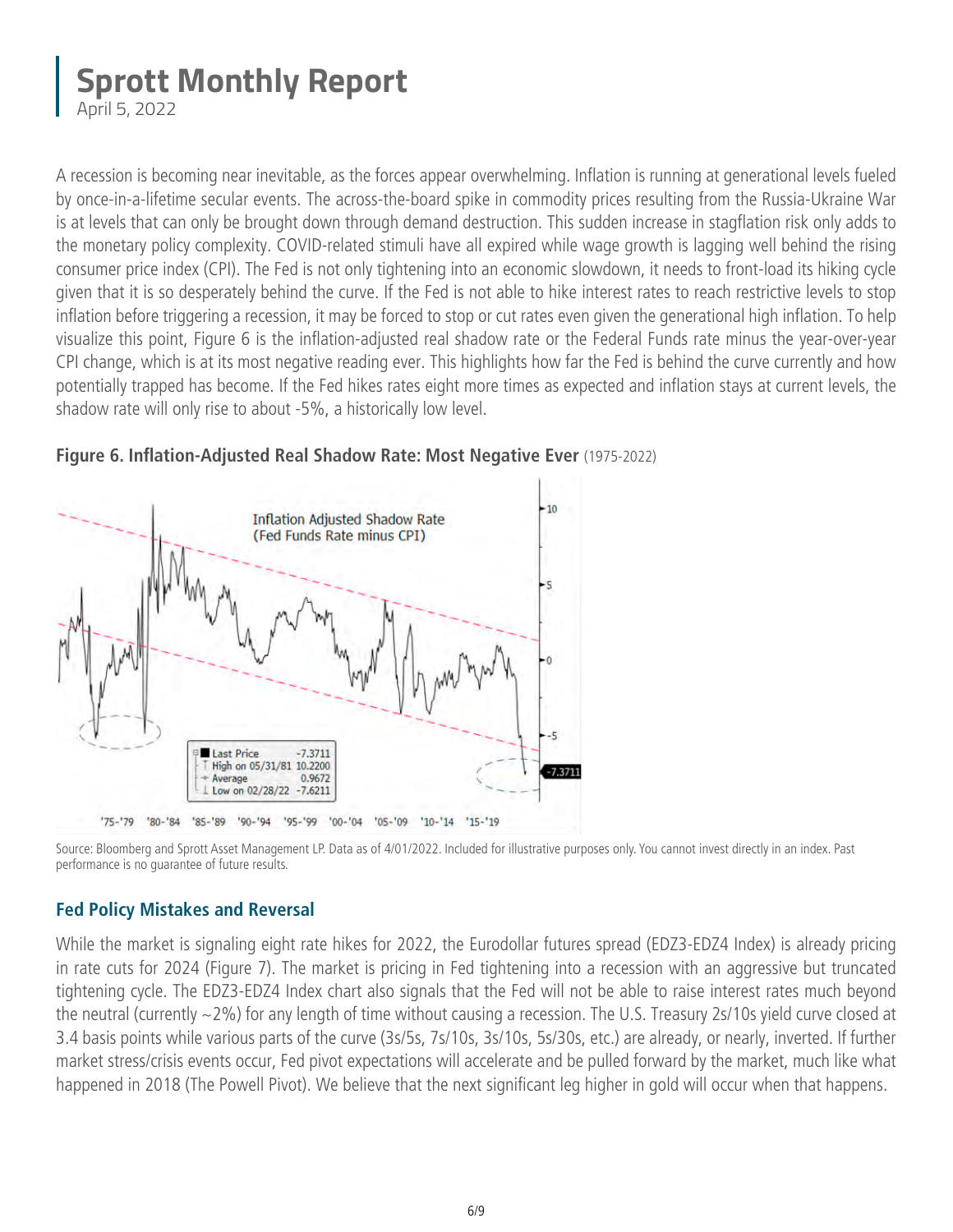April 5, 2022



**Figure 7. Eurodollar Futures Spread (EDZ3-EDZ4): Pricing Rate Cut Already**

### **USD Monetary Reserve System**

The seizure of Russia's FX (foreign currency) reserves will likely be a wake-up call for FX reserve managers at all central banks. Gold as "outside money" in the global central banking system will become more attractive to almost any central bank but especially for any country with an adversarial relationship with the U.S. or the EU. This tension is now starting to play out in the U.S. dollar (USD) reserve system. Though far from perfect, the USD-based international reserve system has proven to be a generally reliable, neutral, rules-based global system that has promoted prosperity for nearly 50 years. The system's premise is that U.S. dollars in the financial system are fungible and protected by property rights. Seizing assets undermines trust in the U.S. dollar system and will weaken the USD's long-term dominance.

Even if all parties desire to reduce USD dominance to some degree, the requirement of reserve managers to recycle current account surpluses in the capital account requires enormous amounts of liquidity. U.S. dollars account for just under 60% of the world's reserve currency, the Euro around 20%, the Yen at 6% and the Yuan approximately 3%. Changes in the world's reserve currency balance move at a glacial pace. Though the yuan is often viewed as a potential heir to the USD, we would note that it is not freely traded given its on-off soft peg to the USD. With only about a 3% representation of total global reserves, the yuan is not nearly liquid enough and would require wholesale changes to China's monetary and currency system. For that matter, how many countries would be willing to cede control of their financial future to China's Politburo? The desire for a "neutral currency" remains a strong issue.

### **Sanctions Impacting Commodities and Adding to Funding Stress**

Removing \$500 billion in FX reserves from the global financial system, sanctioning Russia, the 11<sup>th</sup> largest economy and restricting access to the world's largest commodity producer will continue to cause economic and market stress. In today's modern markets, commodities are highly financialized and leveraged and are a primary source of collateral for funding markets. The wild swings in commodity prices are due to margin calls impacting global commodities trading. As margin calls

Source: Bloomberg and Sprott Asset Management LP. Data as of 4/01/2022. Included for illustrative purposes only. You cannot invest directly in an index. Past performance is no guarantee of future results.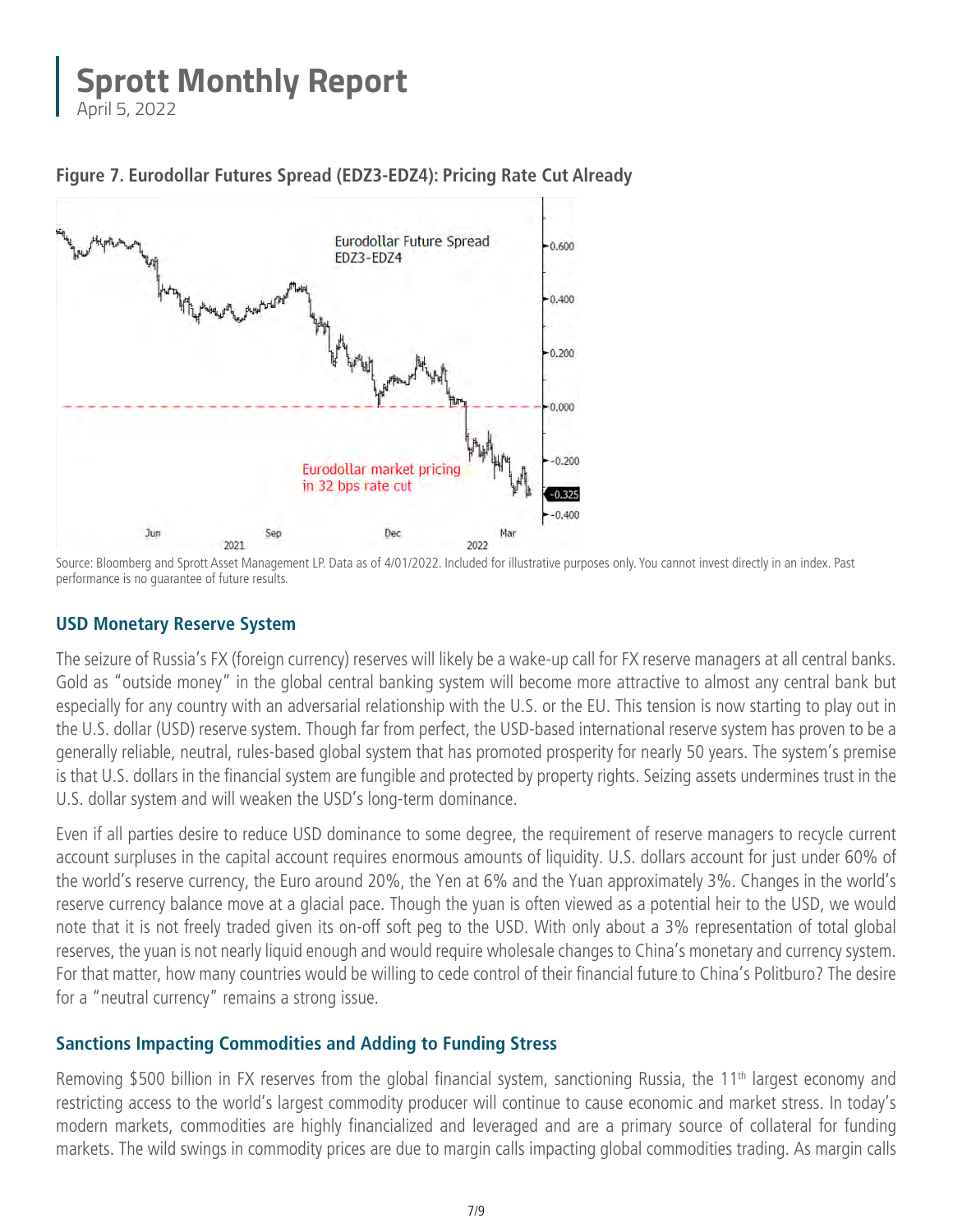April 5, 2022

increase, commodity trading houses will require access to more credit. Extreme, elevated volatility in commodities is a sign of ongoing funding stress.

Global energy markets had been tight well before the Russia-Ukraine War, primarily due to a nearly decade-long period of underinvestment for many reasons. We believe significant energy sector volatility, not just with intermittent wild price swings, but in a perpetual state of turbulence. This commodity volatility storm will continue to reverberate as there are no short-term solutions to the energy markets' tightness. This tightness in crude oil and distillates existed well before the War. Depending on China's oil demand, a recession may not dampen overall global oil demand. Russian oil production is on a lower long-term trend. Russia's oil production growth is in the country's remote north, and its development and extraction are dependent on western technology, which is leaving due to the War. We see no replacement for these lost Russian barrels for years to come.

President Biden's release of oil from U.S. Strategic Petroleum Reserves (SPR) will help oil markets short term, but it will delay demand destruction. Since there is so little oil inventory and zero spare capacity, demand destruction is the only effective means to rebalance oil markets. The structural supply deficit, made far worse by the War, will not be helped by the release from the SPR as lower prices will delay the supply response. The SPR will also need to be refilled as it is not a new supply source; the SPR release will only postpone some of the pain.

### **Russia-Ukraine War has Accelerated Deglobalization and Inflation**

Since the end of the Cold War (1991), globalization of cross-border movement of goods and services, technology and capital has increased economic growth while providing a disinflationary tailwind. Before COVID, the pendulum had begun to swing away from globalization with budding trade wars and rising protectionism. In stark terms, COVID exposed the complexity and vulnerabilities of the global supply chain to disruptions. The Russia-Ukraine War is likely to close this three-decade-long globalization chapter as nations shift focus to the security of supply chains and protecting access to raw materials. Onshoring will likely usher in inflationary pressures as access to low-cost labor in developing markets will reverse. Furthermore, the disruption to the energy markets will put energy security near term ahead of the energy transition for now.

Though it is still early, the world economy appears to be morphing into blocs, with each bloc trying to insulate itself from the potential negative influence of the others. The result will be lower trend growth globally and previous disinflationary forces turning inflationary. Instead of focusing on minimum cost, the focus will shift to security and certainty as the primary goals. Thirty years ago, the end of the Cold War brought a peace dividend and a positive supply shock leading to disinflationary outcomes. Today, a new cold war variant is brewing. It will bring an opposite effect – a taxation effect from higher defense spending and a negative supply shock (energy security), leading to more inflationary outcomes. The Russia-Ukraine War has accelerated the deglobalization and inflation forces that were already well in place.

### **Long-Term Structural Shifts are Bullish for Gold**

It has been a little over a month since the Russia-Ukraine War started. Several long-term structural shifts have been put into motion that will likely have significant positive long-term implications for gold's role in well-diversified multi-asset portfolios. The inflationary effects of deglobalization (onshoring, more economic self-sufficiency, etc.) are meeting head-on with commodity scarcity, volatility and fears of security of supply. Adding to this mix is are concerns over the USD reserve system and the safety and validity of FX reserves. While many of these items may take years to play out entirely, changes are coming, impacting all asset class pricing. Volatility and risk profiles are the most likely to diverge higher from what has been an unusually low volatility period since the end of the global financial crisis (GFC; 2008-2010). Gold as a safe-haven asset will trend higher on this one point alone. Deglobalization and changes to the USD reserve system will have more significant and long-lasting effects not yet anticipated.